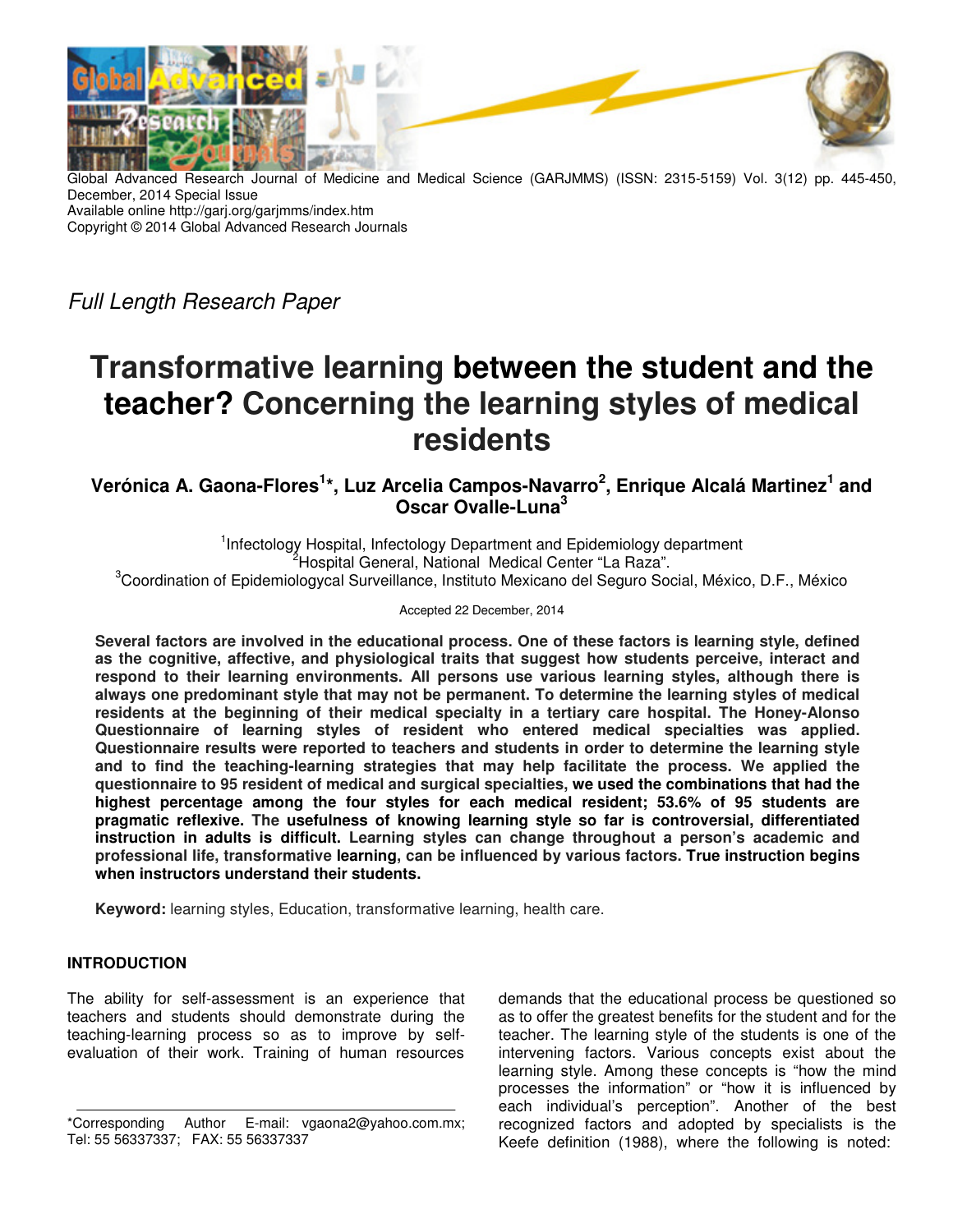"learning styles are the cognitive, affective and physiological traits that serve as relatively stable indicators of how students perceive, interact and respond to their learning environment". As can be seen in Kolb DA [2010], Swailes S, [1999], Delahoussaye M. [2002], Díaz-Véliz G. [2009]. Cognitive characteristics are related to the way in which students structure contents, form and utilize concepts, interpret information, solve problems and select the means of representation, Lankard B [2003] make mention of affective traits are related with the motivations and expectations that influence learning, whereas physiological traits are related with the student's biotype and biorhythm; as well individual factors such as mood, learning is not only a reflection of the intellectual capacity as identified by Stitt-Gohdes [2003], Campo AA [2005], Gleid S [2002]. There are no pure learning styles. All persons utilized different learning styles and, although there is always one that predominates, these are not permanent. Styles can change with each stage of life. No style is better than another. The ideal is that the student knows his or her predominant learning style.

In the business environment, Honey and Mumford (1986), using the Kolb theory, described four learning styles that were adapted to education by Alonso, Gallego and Honey in 2002, as noted by Kolb DA [2010], Swailes S, [1999], Delahoussaye M, [2002], Alonso GC [1995].

Escurra in [2005] carried out a study in 1250 students using the Honey–Alonso questionnaire on learning styles (CHAEA) with which the author validated once again that the construct and reliability are validated by internal consistency in the original proposal.

## **Learning Styles**

Active. Looks for new experiences, keeps an open mind, is not skeptical and enthusiastically accepts new tasks. Characteristics: Animated, improviser, risk taker and spontaneous.

**Reflexive.** Places reflection before action, carefully observes different experiences. Characteristics: Thoughtful, conscientious, receptive, analytical and exhaustive.

• **Theoretical.** Seeks rationality and objectivity, avoiding the subjective and ambiguous. Characteristics: Methodical, logical, critical and structured.

• **Pragmatic**. Acts on ideas and projects that attract in a swift and safe manner. Characteristics: Experimenter, practical, direct and efficient; As can be seen by Kolb DA [2010], Swailes S, [1999], and mention by Escurra [2005] and Nevot [2001].

What professors think about the learning potential of the student without a doubt conditions the tools used for

the particular style and for professional practice. From here the significance is that the professor knows the learning styles and maintains a corresponding attitude in regard to the teaching–learning process as stated by Stitt-Gohdes [2003]. The attitude in regard to this generates the interest for developing didactic resources useful for the student to learn because the influence of the students' attitude on the teaching process contributes to consolidate learning or that it is significant learning that the student is able to apply what has been learned to different situations as reported by Armostrong E [2005] and Ten Cate [2004].

## **Objective**

Using the Honey–Alonso questionnaire, to determine the learning styles of medical residents at the beginning of their chosen specialty in a third-level specialty hospital.

## **METHODS**

This prospective study was conducted in full accordance with the principles of the Declaration of Helsinki and Good Clinical Practice guidelines, and approved by the local ethics committee, written informed consent was obtained prior to initiation of any procedure. Learning styles were determined using the CHAEA tool. The questionnaire consists of 80 brief questions with dichotomous responses where 20 questions correspond to each learning style and are randomly distributed. The score achieved indicates the type of style. This was an exploratory, cross-sectional, and analytical study applied to medical residents who were accepted at the medical specialties of a tertiary hospital such as Hospital General "Dr. Gaudencio González Garza" of Centro Medico Nacional "La Raza" in Mexico City during March 2014. The results of the questionnaire were reported to the professors and students with the objective of determining the learning style and to seek teaching/learning strategies that could contribute to facilitating learning. **Statistical Analysis.** Data were analyzed using the program SPSS-PC+, v.21 (SPSS, Chicago, Illinois). When performing univariate analysis, simple frequencies were obtained.

## **RESULTS**

A total 102 questionnaires were applied; seven of them were eliminated as they were no completed. The total samples analyzed were 95. The participating specialties were medical and surgical and included anesthesiology, audiology, geriatrics, internal medicine, pediatric, radiology and imaging, pneumology, medical/surgical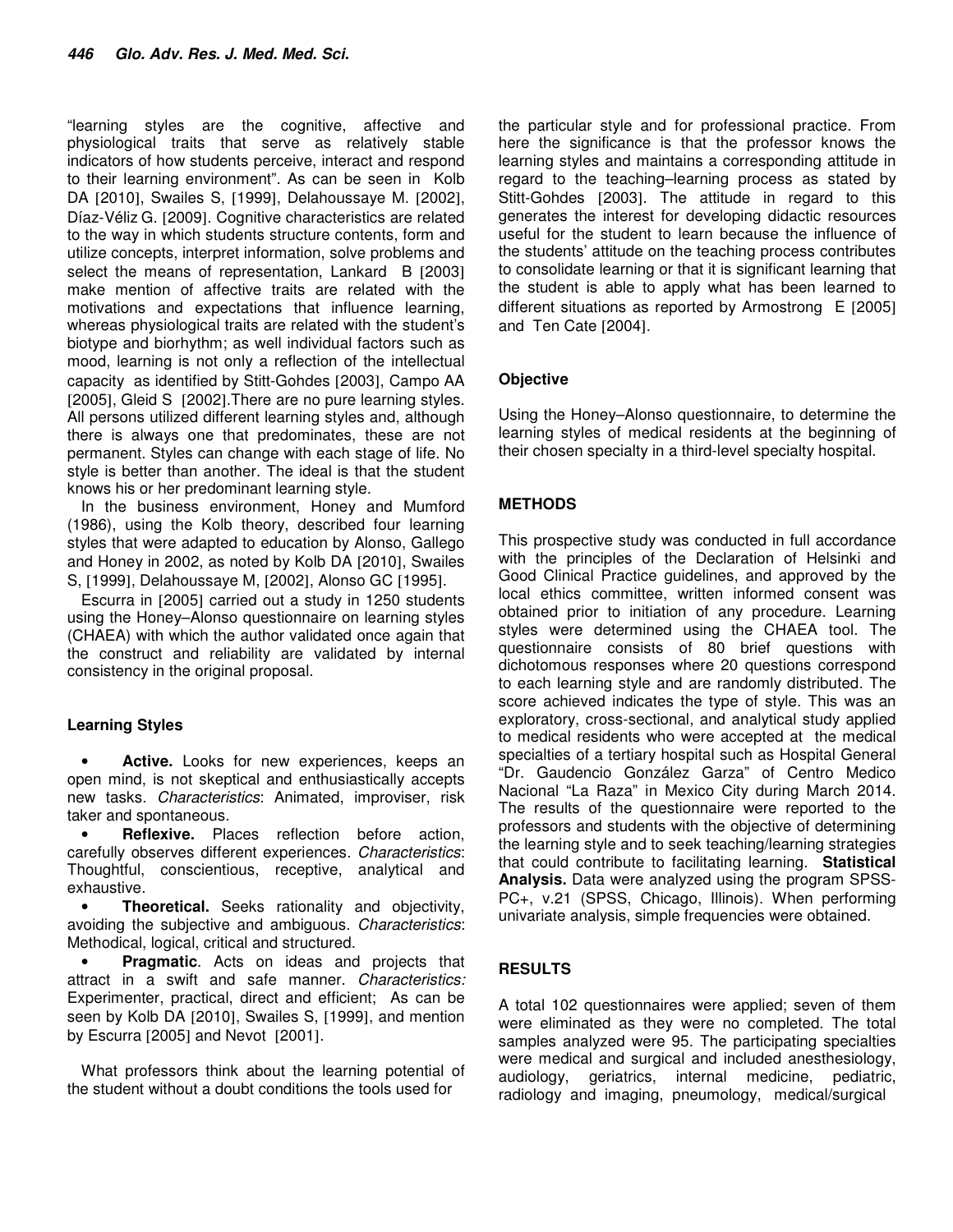**Table 1**. Learning styles by speciality of residents using the CHAEA

|                               | Actives/<br><b>Pragmatists</b><br>% | Reflexive/<br><b>Actives/Theorists</b><br>℅ | Reflexive/<br><b>Pragmatists</b><br>% | Reflexive/<br><b>Theorists</b><br>% | Actives/<br>Reflexive<br>% | Actives/<br>Reflexive/<br><b>Pragmatists</b><br>% | Actives/<br>Reflexive/<br><b>Pragmatists</b><br>% | Pragmatists/<br>Reflexive/<br><b>Theorists</b><br>% | Pragmatists/<br><b>Theorists</b><br>% | Total    |
|-------------------------------|-------------------------------------|---------------------------------------------|---------------------------------------|-------------------------------------|----------------------------|---------------------------------------------------|---------------------------------------------------|-----------------------------------------------------|---------------------------------------|----------|
| Anesthesiology                |                                     |                                             |                                       | 10(47.7)                            | 2(66.7)                    |                                                   |                                                   | 1(1.9)                                              | 2(66.7)                               | 15(15.8) |
| <b>Clinical Pathology</b>     |                                     |                                             |                                       | 1(4.8)                              |                            |                                                   |                                                   | 4(7.8)                                              |                                       | 5(5.3)   |
| <b>Pediatrics</b>             |                                     | 4(66.7)                                     |                                       |                                     |                            | 2(66.7)                                           | 1(33.3)                                           | 3(5.9)                                              |                                       | 10(10.5) |
| Radiology and Imaging         |                                     | 2(33.3)                                     |                                       | 3(14.3)                             | 1(33.3)                    |                                                   |                                                   | 6(11.7)                                             |                                       | 12(12.6) |
| Médical-surgical<br>emergence | 2(66.7)                             |                                             |                                       |                                     |                            |                                                   | 1(33.3)                                           | 7(13.6)                                             |                                       | 10(10.4) |
| Audiology                     |                                     |                                             |                                       | 3(14.3)                             |                            |                                                   |                                                   |                                                     |                                       | 3(3.1)   |
| General Surgical              |                                     |                                             | 1(0.5)                                | 1(4.7)                              |                            |                                                   |                                                   | 5(9.8)                                              | 1(33.3)                               | 8(8.4)   |
| Geriatrics                    |                                     |                                             |                                       | 1(4.7)                              |                            |                                                   |                                                   | 2(3.9)                                              |                                       | 3(3.1)   |
| Internal Medicine             |                                     |                                             | 1(50)                                 | 1(4.7)                              |                            |                                                   |                                                   | 5(9.8)                                              |                                       | 7(7.3)   |
| Pneumology                    |                                     |                                             |                                       |                                     |                            |                                                   |                                                   | 8(15.6)                                             |                                       | 8(8.4)   |
| Ophthalmology                 |                                     |                                             |                                       | 1(4.7)                              |                            |                                                   | 1(33.3)                                           | 7(13.7)                                             |                                       | 9(9.4)   |
| Oncology                      | 1(33.3)                             |                                             |                                       |                                     |                            | 1(33.3)                                           |                                                   | 3(5.9)                                              |                                       | 5(5.2)   |
| Total                         | 3                                   | 6                                           | $\overline{2}$                        | 21                                  | 3                          | 3                                                 | 3                                                 | 51                                                  | 3                                     | 95       |

emergency, ophthalmology, otorhinolaryngology and general surgery.

 It has already been mentioned that there is no pure learning style. For this reason, we used the combinations that had the highest percentage among the four styles for each medical resident; 53.6% of 95 students are pragmatic reflexive, and 29/95, (30.5%) was reflexive. The combination of both was predominant. Learning style expressed through the questionnaire showed that residents of anesthesiology and pediatrics reflexive style predominated; pragmatists and reflexive were Radiology and imaging, Medical-Surgical Emergency, Pneumology and Ophthalmology. The other identified styles can be appreciated in the distribution by specialty (Table 1).

#### **DISCUSSION**

In general, students learn, process information in different ways, to see, hear, think and act and reason logically or intuitively**.** Identification of learning styles is part of an individual's needs. Once an individual is aware of his/her characteristics for learning, they can then develop them, take advantage of them and improve upon them. In practice, the medical resident, between his didactic academic activities consults 20 or more patients per day, sometimes alone and at other times with another higher level medical resident (who quickly has become a teacher) or with a physician assigned to the medical/surgical area. Each teacher has a different learning style,

which may not coincide with the student's own learning style. It is also possible that the student's own style predominates without learning additional styles, argued by Stitt-Gohdes WL [2003].

 Hospitals are the ideal place for theoretical preparation and for the acquisition of dexterity and skills that allow the student to develop into the future professional highlighted by Billet S [2014, 2005]. Although, medical education is an enormous challenge, which could be analyzed by Ahumada [2006] and Viniegra [2005].

 The results of this study suggest the following question: will the knowledge of the learning style be useful to the teacher and the student? Thus, does the first, may intervene in the educational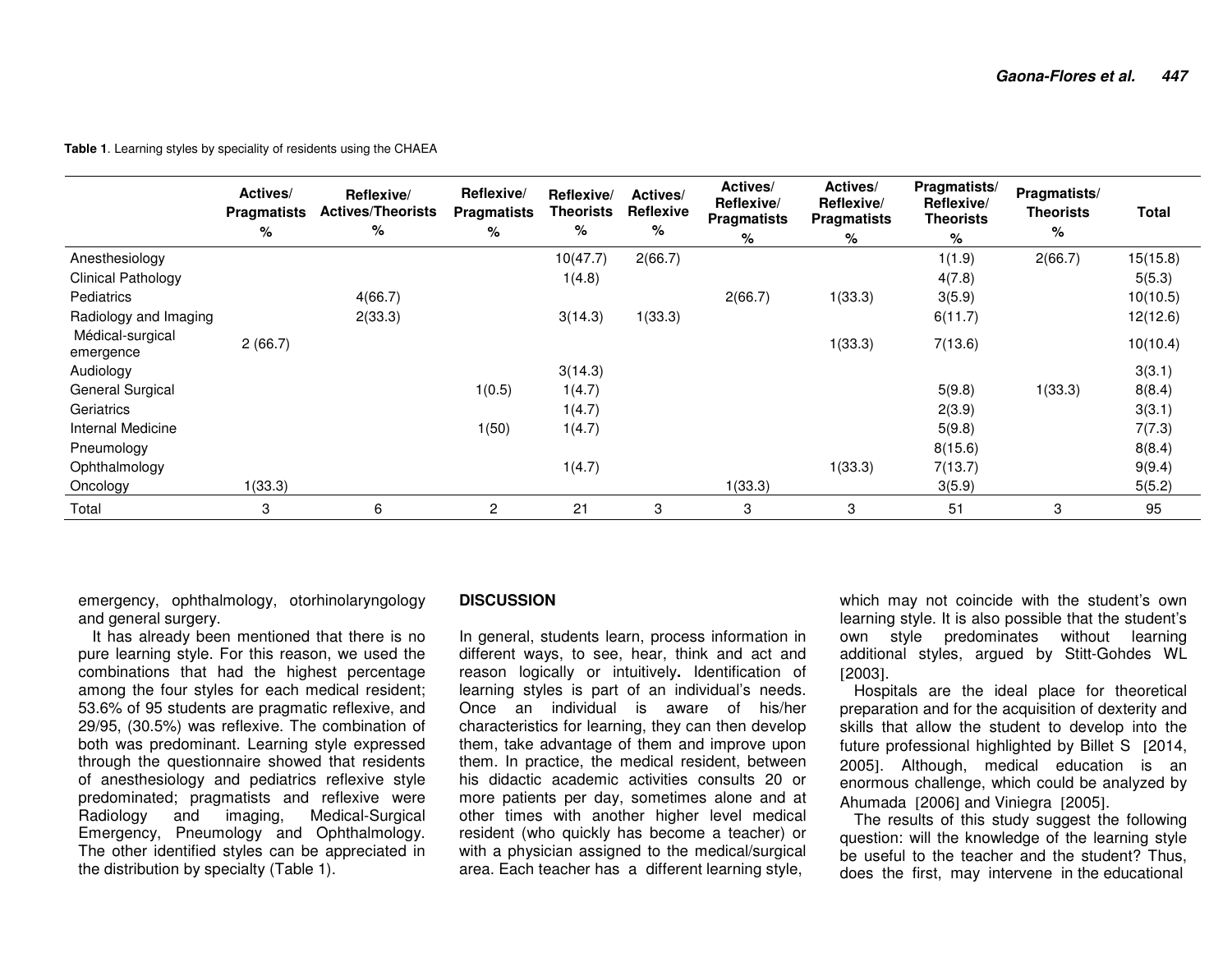strategies used in curricula own specialty? As also mentioned Ten Cate [2004].

It can be seen that medical education represents a problem based on current forms of teaching and, therefore, development of teaching and learning. Should teaching be founded on the learning style of the physician in training or is it feasible that the physician, as their training in their specialty progresses, modifies his/her learning style? As noted by Brent R [2014] and Felder RM. [1988] **.**

 The main finding of our study is that the results of the learning style expressed with the questionnaire were unrelated to the medical or surgical specialty. We identify predominance of the pragmatic reflexive style**.** What could be the pedagogical implications, studies have shown that greater learning may occur when teaching styles match learning styles than when they are mismatched what was argued by Kumar S [2011].It is worth mentioning that the individual, with each learning style has an alternative to learn better, according to Felder RM. [2014], an example is the use of strategies such as mnemonics, abstract, conceptual map, mental map, semantic map, matrix classification, and matrix induction.

How do those who have the predominant style learn best:

• **Active**: Competing as a team, resolving problems and representing roles with diverse activities.

**Reflexive:** Carefully investigating, listening, observing a group while working, exchanging opinions.

• **Theorists**: Participates in open discussions, in complex situations, in question and answer sessions, in structured sessions.

**Pragmatist:** Imitates models, establishes plans of action. Mentioned by different authors as Kolb DA [2010], Swailes S, [1999], Nevot [2001] and Stitt-Gohdes [2003].

Teaching requires sharing of techniques and conveys enthusiasm for learning arguments given by many authors including Felder RM. [2010]. Nevot [2001] noted that in teaching one should learn from day to day and that we learn from our students and the students learn from us.

The same as others authors we consider that Professors' attitudes about the learning styles of their students predispose to certain actions. Variables that intervene in the process are different. It may be the selfconcept, the motivation, the disciplinary content, or the surgical or clinical training programs; all have an influence on the efficacy and academic efficiency. So that the approach is for teachers to recognize his speech as officials responsible for developing in students the skills and attitudes that enable them to act on their environment critically, analytical, reflective and creative.

The teaching aspect needs to consider the cognitive phenomenon of intelligence, memory and learning as elements for the development of the human potential. The student is a builder as well as being the principal reason for his/her own learning; learning when what is learned makes sense. The meaning of learning is achieved when students bring their experiences and adequately relate the concepts learned. Learning is an individual experience based on different learning styles mentioned by Juarez [2013]. The educational intervention must promote the ideas that students selfgenerate significant learning or the ability to "learn to learn."

Learning style as the learning process progresses can change according to various circumstantial factors, contexts and learning times that students will encounter. In general, we possess all learning styles. Although each is developed at a personal level, in the group studied, it was identified an amalgam of styles. We combine them and use them to different degrees in a personal and unique manner. It is thus beneficial to know the style and learning focus that one adopts throughout life.

It is of note to mention that the Honey–Alonso questionnaire (CHAEA) does not assess intelligence or personal aptitudes. It identifies preferences, which may vary at each moment. Learning styles can be developed and improved with the development of strategies that facilitate the consciousness and intention and can be constructs according to the goals and objectives we may have. The optimal choice of a learning strategy lies in establishing a relationship between what is known and new information presented. Consistent with previous observations as Felder RM [2010], our study allow reflect on that the teacher can orient learning strategies towards the development of thinking dexterity. The goal is to achieve significant learning and to acquire tools that allow students to "learn to learn" with didactic thought so as to establish patterns of interaction between teacher and student through educational practices carried out at the classroom level and will serve as a starting point for the selection of activities, materials, and educational methods as mentioned by Martin IG [2000 ] and Illeris K [2014]. These circumstances might be related to transformative learning concept, described by Jack Mezirow in 1978, who mentioned that learning involves qualitative changes in meaning student perspectives, as well as its frameworks and their habits memory, explains the relationship of transformative learning to autonomous responsible thinking, the central goal of adult education. We live in a time that involves change and transformation; teachers should be incorporated into the existing educational change; understanding the difference in the knowledge between students and teachers, noted by Felder R.M, [2005]; the usefulness of knowing learning style so far is controversial, differentiated instruction in adults (students of a specialty in medicine) is difficult, teachers consider and each of the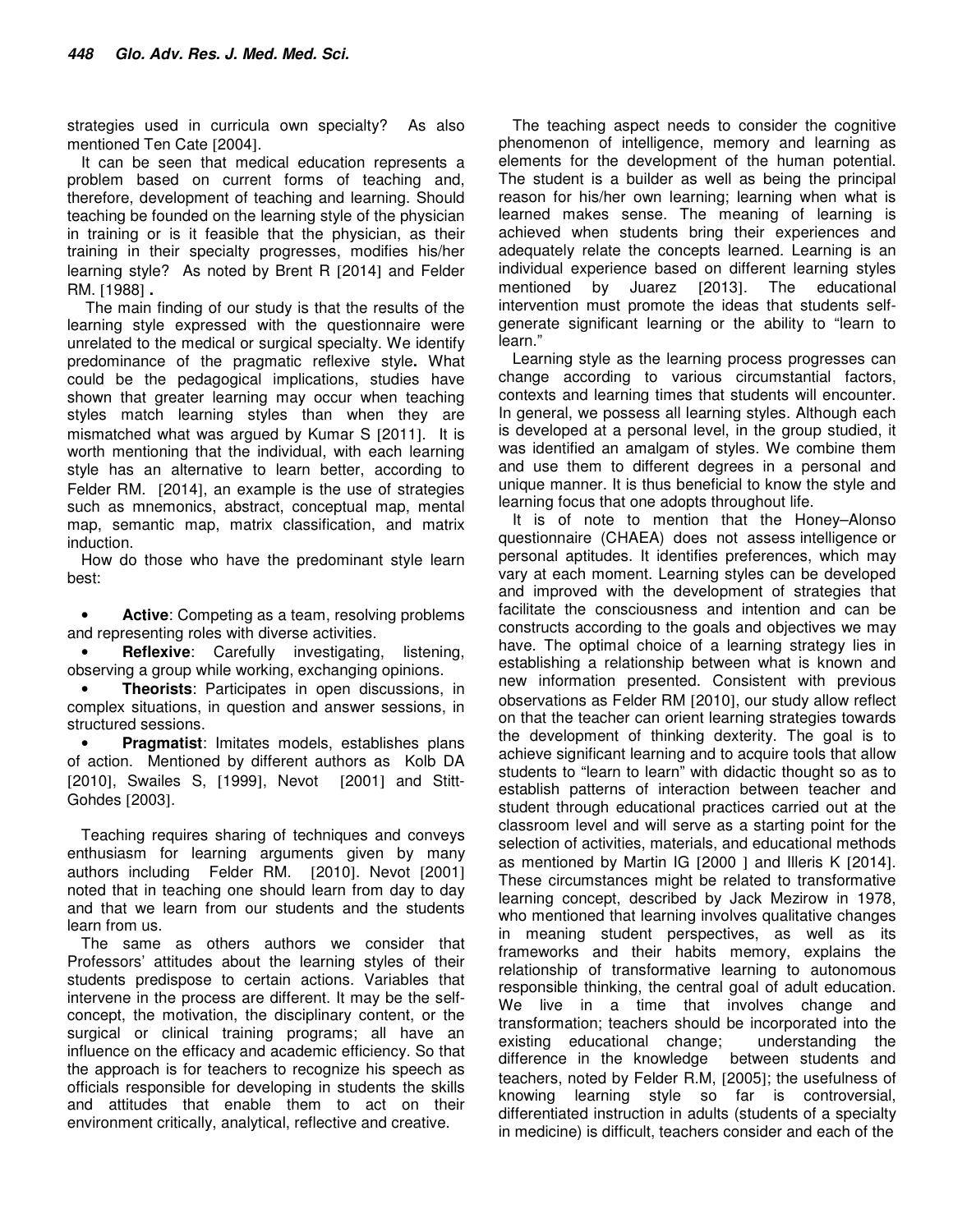doctors has its well defined objective when choosing your specialty, so we thought that teachers can know the learning style of students and effective methods focus on your academic program, which involves combining different forms of instruction, between the student and the teacher how to strengthen knowledge.

The study propose has its limitations, which are related to the environmental and emotional state in which doctors were encountered during the implementation of the questionnaire; we believe if test were to be applied at a later time in the academic year, this would give equal or greater information

Like other authors as Felder we believe to be the most important application of learning styles, which is to help instructors design a balanced teaching approach that addresses the learning needs of their students. True instruction begins when instructors understand their students, so the difference is marked, as we agree with Vaughn L [2008].

#### **CONCLUSION**

It is difficult to apply a definition of learning style because it can change throughout life but is influenced by the social, emotional and physical environment. It is common to find a combination of different styles of learning. One learning style is not superior to others, being a matter of personal choice. We recognize that, in fact, most teachers and learners have a mixture of styles, even though one may predominate. As other authors, we consider that it is a good idea that the primary professor of the specialty knows the learning style of the students in order to adapt the teaching strategies to the students' needs. Teachers can use a better variety of educational strategies when they know the learning style of their students, even education to adults.

Practice points:

It is common to find a combination of different styles of learning.

• One learning style is not superior to others, being a matter of personal choice.

True instruction begins when instructors understand their students

We live in a time that involves change and transformation; teachers should be incorporated into the existing educational change; understanding the difference in the knowledge between students and teachers

#### **ACKNOWLEDGEMENTS**

We are grateful to Resident physicians who assisted in the conduct of this study, for their time and willingness.

#### **REFERENCES**

Ahumada AM, Calva RR, Galarza DD, García AH, Lusting N, Ruiz AG (2006). Educación médica de posgrado en México, mitos y realidades. Medicina Universitaria. 8:52-75. [consulted 15/04/2014]. Available at:

http://www.imbiomed.com.mx/1/1/articulos.php?method=showDetail& id\_articulo=36988&id\_seccion=904&id\_ejemplar=3821&id\_revista=8 6

- Alonso GC, Gallego GD, Honey P (1995). Los Estilos de Aprendizaje: Procedimientos de Diagnóstico y Mejora. 6th ed. Bilbao: Ed Mensajero.
- Armostrong E, Parsa-Parsi R (2005). How Can Physicians´ Learning Styles Drive Educational Planning? Acad. Med. 80:680-684
- Billet S, Pavlova M (2005). Learning thorugh working life: self and individuals´agentic action. In J. Lifelong Educ. 24:295-311
- Billett S (2014). Learning in the circumstances of practice. Int. J. Lifelong Educ. 33:674-693.
- Brent R, Felder RM (2014). Want your students to think creatively and critically? how about teaching them? Chem. Eng. Educ. 48:113-114.
- Campo AA, González RS, Sánchez HM, Rodríguez RC, Dallos BC, Diaz ML (2005). Percepción de rendimiento académico y síntomas depresivos en estudiantes de media vocacional de Bucaramanaga, Colombia. Arch Pediatr Urug.
- Cumplido-Hernandez G (2009). Visión pragmática de la educación médica. Rev Med Inst Mex Seguro Soc. 47:171-178.
- David A. Kolb on experiential learning. [consulted 14/04/2014]. Available at: http://infed.org/mobi/david-a-kolb-on-experientiallearning/
- Delahoussaye M (2002). The perfect learner: An expert debate on learning styles. Training: 39:2836 [consulted 14/04/2014]. Available at:

http://www.wce.wwu.edu/Depts/SPED/Forms/Kens%20Readings/lear ning%20readings/learningstlyes.pdf

- Díaz-Véliz G, Mora G, Lafuente-Sánchez JV, et al (2009). Estilos de aprendizaje de estudiantes de medicina en universidades latinoamericanas y españolas: relación con los contextos geográficos curriculares. 3 [consulted 04/2014]. Available at: http://dx.doi.org/10.4321/S1575-18132009000400008.
- Escurra Mayaute LM (2011). Análisis psicométrico del Cuestionario de Honey y Alonso de Estilos de Aprendizaje (CHAEA) con los modelos de la Teoría Clásica de los Test y de Rasch. [revista electrónica] Persona January-December. 71-109. [consulted 14/04/2014] Available at: http://www.redalyc.org/articulo.oa?id=147122650003
- Felder RM (2010). Are learning Styles invalid? (Hint:No!) On- course Newsletter: September 27. http://www4.ncsu.edu/unity/lockers/users/f/felder/public/Papers/LS\_V
- alidity(On-Course).pdf<br>Felder RM (2014). Why are you teaching that? Chem. Eng. Educ.;48:131-132.
- Felder RM, Brent R (2005). Understanding Student Differences. Engineering Education. 94:57-72.
- Felder RM. Silverman LK (1988). "Learning and Teaching Styles in Engineering Education" Eng. Educ. 78:674-681.
- Gleid S, Pine D (2002). Consequences and correlates of adolescent depression. Arch. Pediatr. Adolesc. Med. 156:1009.1014.
- Hosford C, Siders W (2010). Felder –Soloman's Index of Learning Styles: Internal consistency, Temporal Stability, and Factor Structure. Teach. Learning Med. 22:298-301
- Illeris K (2014). Transformative Learning re-defined: as changes in elements of the identity. In J. Lifelong Educ. 33:573-586.
- Juárez-Muñoz IE, Gómez-Negrete A, Varela-Ruiz M, Mejia-Aranguré JM, Mercado Arellano JO, Sciandra-Rico MM, et al (2013). Estilos de aprendizaje en médicos residentes y sus profesores en un hospital de pediatria. Rev. Med. Inst. Mex. Seguro Soc. 6:614-619.
- Kumar S, Dee Fred. Kumar R, Velan G (2011). Benefits of Testable Concept Maps for Learning About Pathogenesis of Disease. Teach. Learn in Med. 23:137-143.
- Lankard BB. Teaching Style vs. Learning Style. Educational Resources Information Center. http://www.calpro-online.org/eric/docs/mr41.pdf.